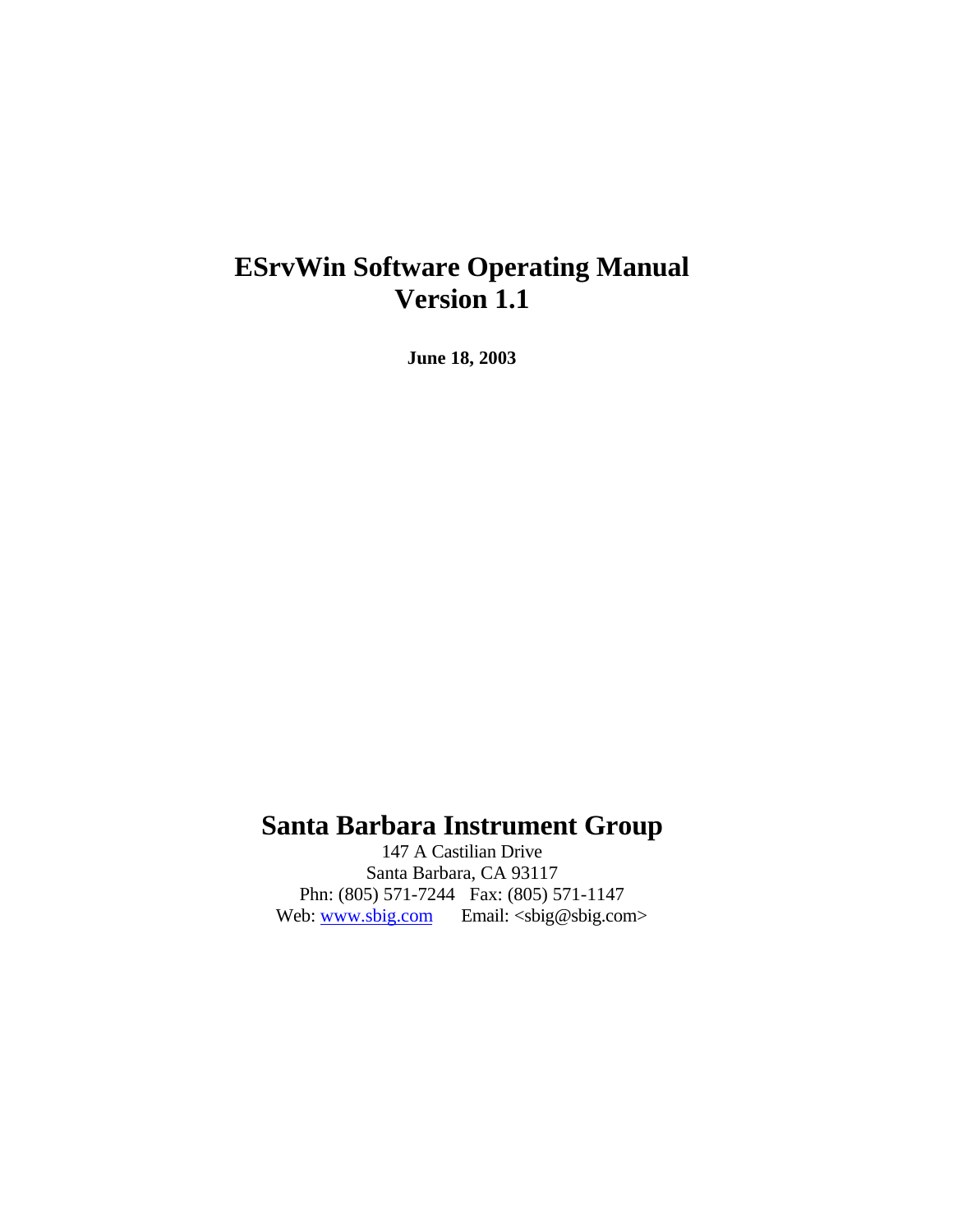## **Introduction**

Thank you for buying SBIG's **ESrvWin** Software (**E**thernet **Serv**er for **Win**dows). This package allows you to talk to your Parallel Port or USB based SBIG Camera (ST-7, ST-8, etc.) on a remote Ethernet Equipped PC through an Ethernet network as though it were connected directly to your PC. This makes it easy to talk to a camera/server in your backyard observatory from the comfort of your house. While the Parallel and USB Ports of most computers can be extended to 50 feet and possibly further, Ethernet cables on networks can be hundreds of feet in length.

#### *What's Required*

SBIG's **ESrvWin** software is a 32-Bit Console program that runs under 32 bit Windows, including Windows 95/98, Windows Me, Windows NT, Windows 2000 and Windows XP. A typical installation is shown in the figure below:



You'll need a computer in the remote site with 32 Bit Windows, an Ethernet card and a Parallel or USB port, depending on the type of camera you have. That's where you run the **ESrvWin** software. On the Local side, you'll need 32 Bit Windows and an Ethernet connection. That's where you run the CCDOPS software. That's all there is to it!

## **Setup**

You need to install the **CCDOPS Version 5** and **ESrvWin** software from the floppy disks or CD-ROMS they came on. Install these programs on both the Remote Server and the Local PC. That way you can run CCDOPS from the Server while you're setting up the Telescope and focusing the camera and then exit CCDOPS and run the **ESrvWin** software for remote use. Installing **CCDOPS** and **ESrvWin** varies depending on the version of Windows you are running:

- Windows NT/ Windows 2000/Windows XP
	- o Log in as the Administrator
	- o Run the CCDOps Installer
	- o Make sure you Update your drivers in the SBIG Driver Checker program by clicking the Update button.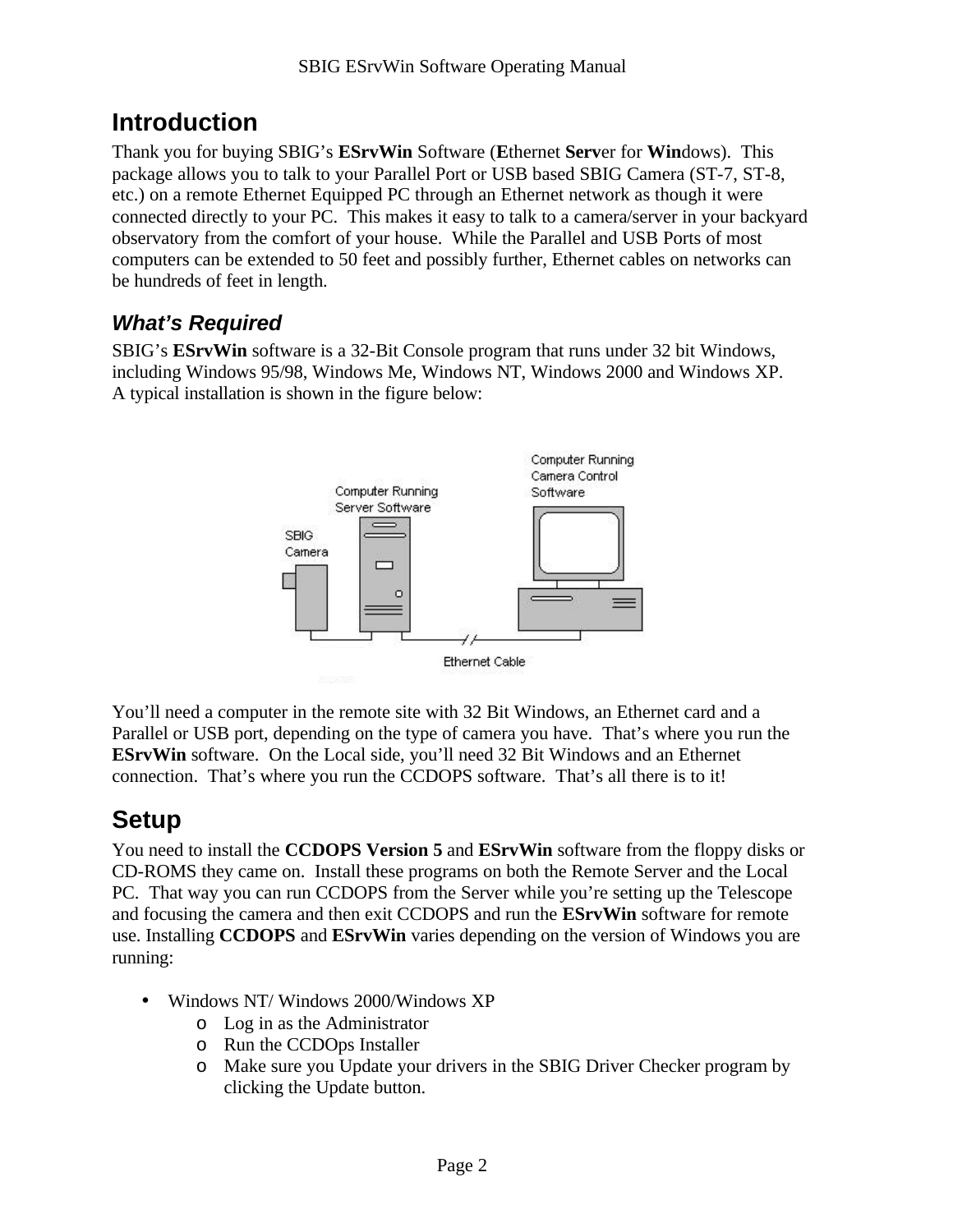- Windows 95/98/Me
	- o Run the CCDOps Installer
	- o Make sure you Update your drivers in the SBIG Driver Checker program by clicking the Update button.

#### *ESrvWin*

As mentioned above, the **ESrvWin** program is a 32-Bit Console program. You can run it by double clicking on the icon or you can run it from the DOS prompt. The program has default settings (serving LPT1) that are invoked by double-clicking the icon. From the DOS prompt you can configure the program with the following command line:

#### C:\>ESRVWIN *[LPTPORT] [u]*

where *[LPTPORT]* is an optional 1, 2 or 3 indicating the LPT Port you want served and *[u]* is an optional switch indicating that you want to server the USB port. Again, if you don't provide one or the other optional parameters EsrvWin it defaults to serving LPT1.

In the section below, CCDOPS will need to know the IP address of the remote server. When you run **ESrvWin** it shows you this information as shown below:

```
C:\ >Program Files\SBIG\CCDOPS5\ESRVWIN
ESRVWIN.EXE Parallel/USB Server Ver 1.1...
Usage:ESrvWin [lptPort] [u] (lptPort=1,2 or 3, u=USB)
Determining LPT1 address...(Addr=0x0378 - OK)
Opening SBIGUDrv driver for LPT1...(OK)
Server Name : matts866p3
Server Address:192.168.0.24
Waiting for client to link (hit Ctrl-Break to abort)...
```
#### *CCDOPS*

Run CCDOPS and use the **Graphics/Comm Setup** item in the **Misc** menu. Select *Ethernet* for the Interface and enter the IP Address as reported by **ESrvWin** then hit the OK button: